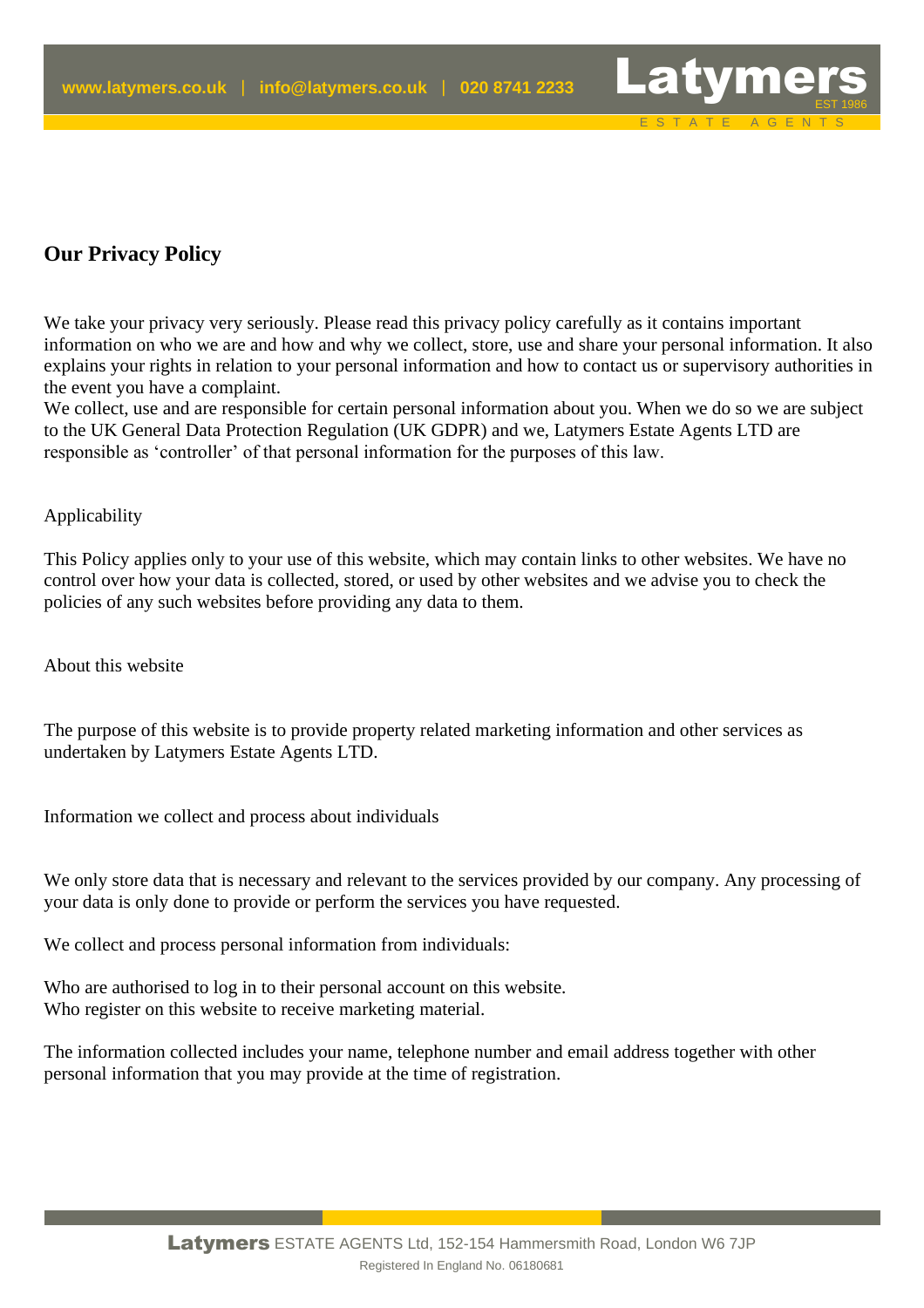

Why we collect your personal data

We need to collect some personal data from you so that we can provide you with the services you have requested by registering on this website. We will not collect any personal data that we do not need to provide these services to you.

What we do with your personal data

We will use the data you have provided to match you to suitable properties and send you property marketing emails. We do not share your personal details with unaffiliated groups without your explicit permission. We may share some of your personal information with certain groups, e.g. affiliated third parties and contractors such as our database administrators, for the sole purpose of helping us provide property services to you. These groups do not share your personal information or use it for any purpose other than as instructed by us.

When you give Latymers Estate Agents LTD your personal information, we take steps to ensure that your information is treated securely. Whilst we strive to protect your personal information, Latymers Estate Agents LTD cannot guarantee the security of any information you transmit to us across the internet, and you do so at your own risk. The safety and security of your information also depends on you. Where you have a password to access certain parts of our website, you are responsible for keeping this password confidential. We ask you not to share your password with anyone.

Where your data is stored

The data that we collect from you via this website is stored on servers which are hosted in a secure location in England UK. We do not store or process individuals' data outside of the European Economic Area ("EEA").

How long we will keep your personal data

Latymers Estate Agents LTD retain any personal information you have provided through this website for as long as is needed to provide you with an appropriate level of service, or until you request that it is deleted. Even if we delete your personal information it may persist on back-up or archival media for legal, tax or regulatory reasons.

Our lawful basis for processing your personal data

When you register on this website and we collect your personal data, our lawful basis for processing your data will be our "Legitimate Interest" in providing you with property marketing information and/or services that you have requested by registering on this website.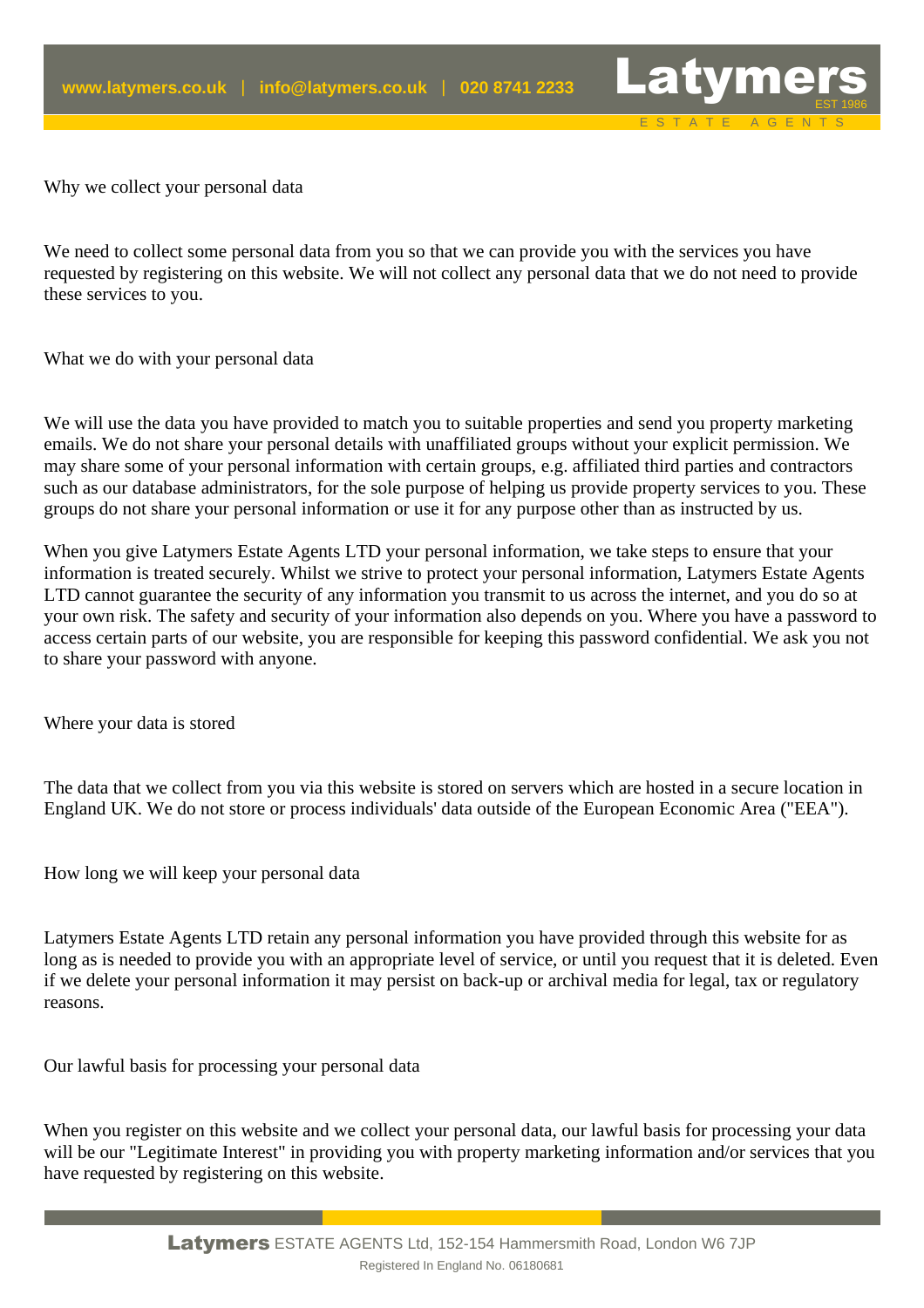Submitting registration information

The site registration forms require you to supply contact information: your name, telephone number, and email address. By submitting the registration information via this website, you agree that Latymers Estate Agents LTD can use this information to match your property requirements and contact you. If you register on this website, we will keep a record of that correspondence. This website also includes Contact Us forms where you specify your preferred method of contact. Whether this constitutes a registration will depend upon the further details that you provide.

E S T A T E A G E N T S

Your rights

You have the right: To be informed Of access To rectification To erasure To restrict processing To data portability To object In relation to automated decision making and profiling.

If you believe that the personal data we hold about you is incorrect you have the right to request in writing a copy of this data, free of charge, and have it corrected, restricted or deleted. If you wish to complain about the way we handle your personal data you can contact us to have the matter investigated. If you are not satisfied with our response or you believe that we are not processing your personal data in accordance with the law you have the right to complain to the Information Commissioners Office who may be contacted at https://ico.org.uk/concerns or telephone: 0303 123 1113.

Removal from list

You may remove your information from the registration list and opt out of future marketing communications from Latymers Estate Agents LTD by sending an email to info@latymers.co.uk. The subject line should contain only one word: REMOVE

Cookie Policy

A cookie is a small string of text that a website can send to your browser to store user information for the purposes of distinguishing your browser from a previous visitor by saving and remembering any preferences or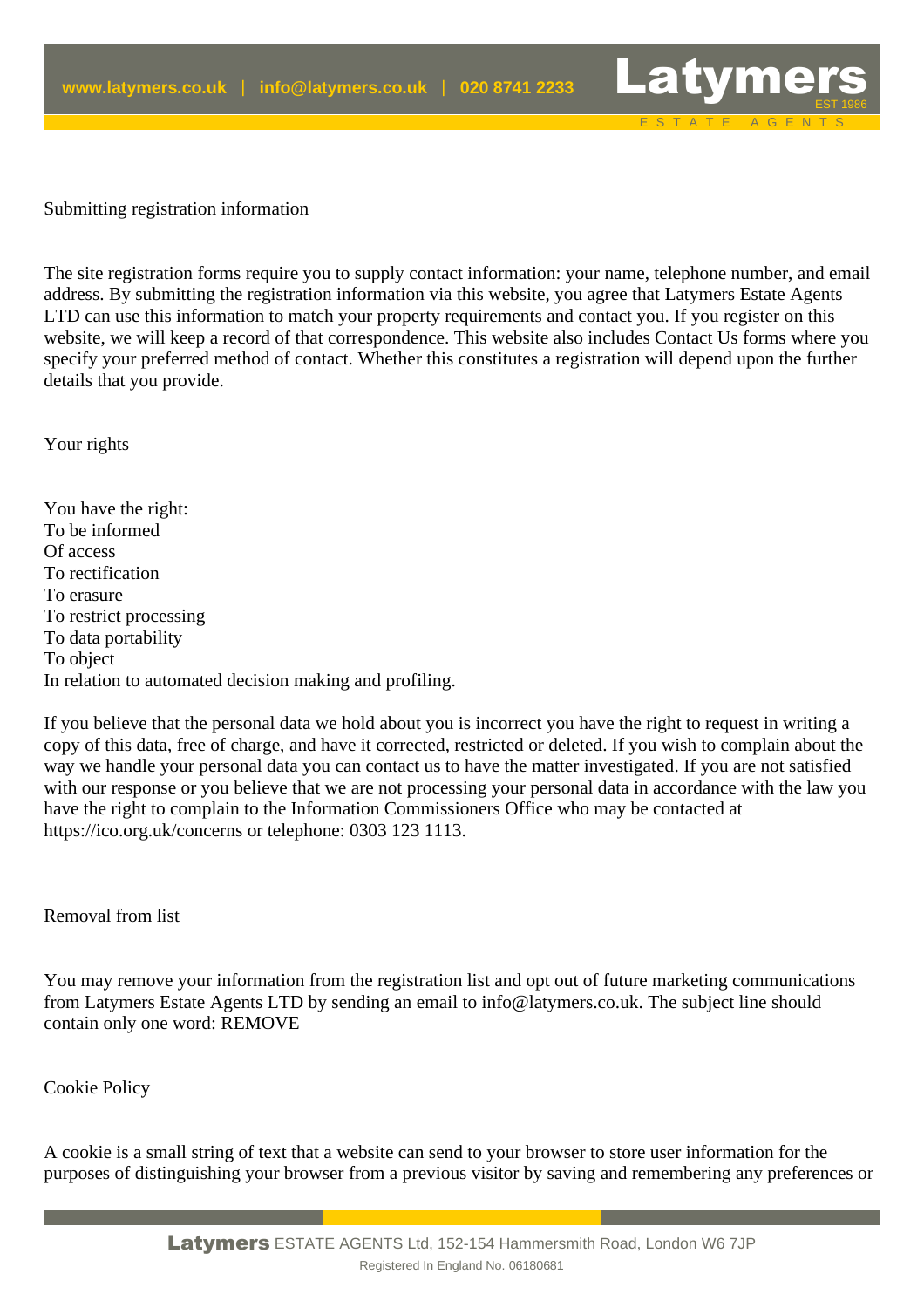passwords that may have been set while browsing that site. Currently this site uses (Google Analytics) cookies. You are free to refuse cookies from this website, but this may prevent you accessing some parts of this site. Cookies do not store or pass any personal data from this website.

E S T A T E A G E N T S

What information is automatically collected when you visit this site

When you browse on this site your e-mail address is not automatically collected but our server may automatically gather and store the following information about your visit:

Your IP address. The type of browser and operating system used to access our site. The pages you visit. The date and time of your visit.

We analyse our website logs to constantly improve the value of the materials available on this website. Our website logs are not personally identifiable, and we make no attempt to link them with the individuals who browse the site. We use your IP address to help diagnose problems with our server, and to administer our website. An IP address only provides information about who your Internet service provider is. It cannot be used to personally identify you.

Estates IT Ltd role

Estates IT™ Ltd have developed this website and are a Data Processor for Latymers Estate Agents LTD. Estates IT Ltd do not collect information other than for the improvement of this website. If your enquiries about the privacy statement have not been satisfied through the above contact information you can further contact Estates IT Ltd, suppliers of PCHomes Estate Agents Software, for assistance.

Data sharing, resale or disclosure of information

Estates IT Ltd does not share, sell, rent, loan, trade, or lease any personal information collected at this site. Information is passed through this website and given to Latymers Estate Agents LTD. The email address of Latymers Estate Agents LTD, who receive your personal information, is shown at the top of the registration form confirmation page.

Third Parties we share data with

We may share your data within our own organisation and with certain 3rd party providers including but not limited to: Our software and website providers, referencing, tenants vetting companies carrying out Right to Rent checks on our behalf, electronic identity search providers, screening and money laundering companies, Vendors/Landlords, sub-contractors and certain financial and government agencies listed below.